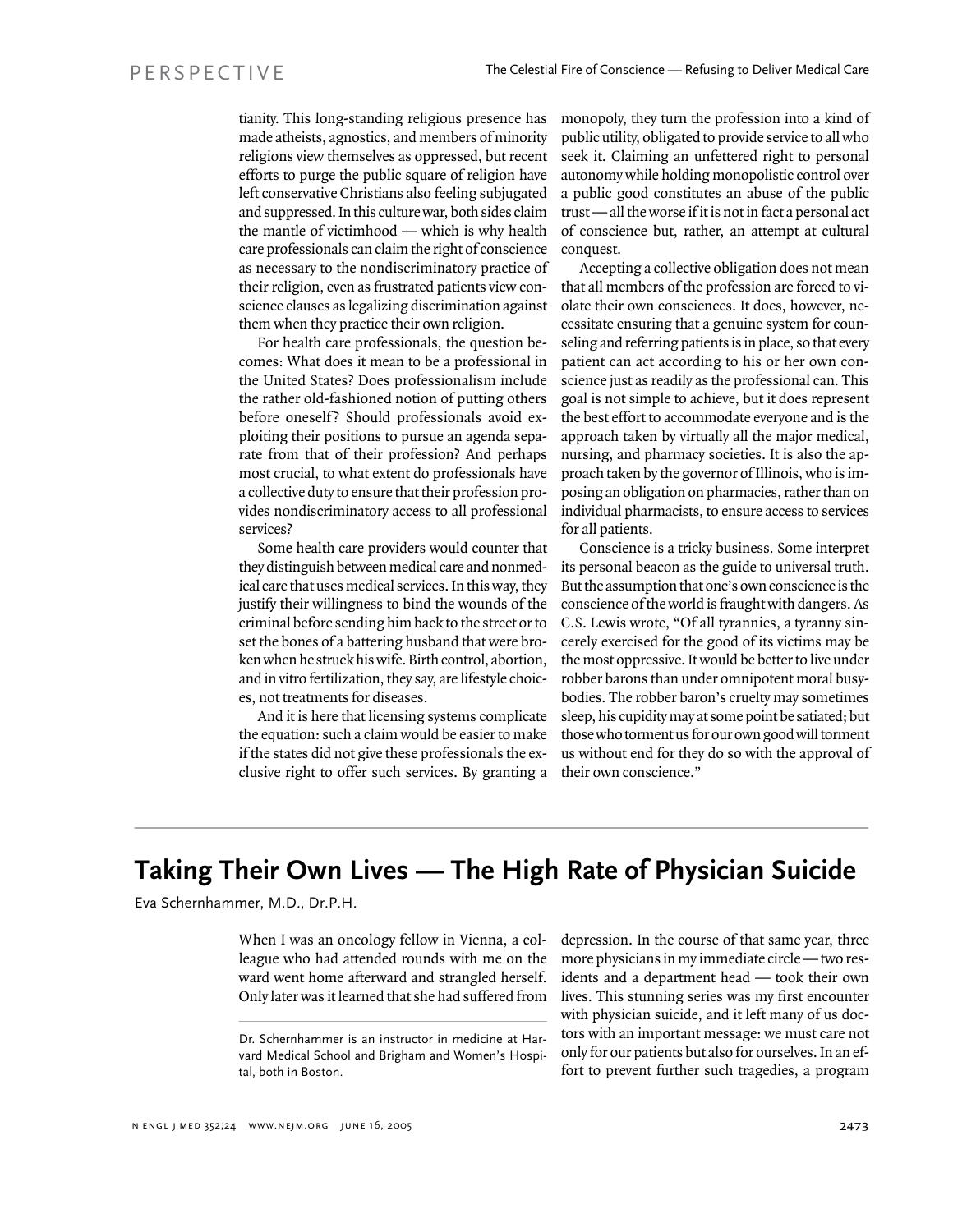was launched at the hospital to help physicians and nurses grapple with the emotional effects of caring for the chronically ill. But the suicides that had already occurred were never discussed openly, no one undertook a publicly acknowledged serious analysis of the causes, and no other clear safeguards were put into place. The deaths were simply accepted as a fact of medical life.

Although physicians tend to have healthier lifestyles than those of the general public and thus to live longer, it has been known for some time that suicide rates among doctors are higher than those in the general population (see graphs). And when these tragic events make it into the headlines, as did the recent suicide of gifted heart surgeon Jonathan Drummond-Webb, we begin to wonder why these healers apparently cannot heal the hurt in their own lives.

The gap in suicide rates evidently begins as early as medical school, where overall suicide rates are higher than in the age-matched population. This increased rate of suicide is driven largely by higher rates among women: female medical students commit suicide at the same rate as male medical students,<sup>2</sup> whereas in the United States in general, suicide rates are much higher among men. Evidence from a large study of physician suicide indicates that female doctors, in particular, are much more likely than other women to take their own lives. The combined results of 25 studies suggest that the suicide rate among male doctors is 40 percent higher than that among men in general, whereas the rate among female doctors is 130 percent higher than that among women in general.<sup>1</sup>

Several factors that may contribute to the suicide of physicians, especially female physicians, deserve closer examination. Physicians may have a higher prevalence of depression than nonphysicians, and depression is clearly an important risk factor for suicide; among female physicians, the risk may be exacerbated by sexual harassment; and when they become suicidal, physicians generally choose effective suicide methods.

A prevalent view is that both biologic and psychosocial factors play a role — and interact — in the decision to commit suicide. There is a higher prevalence of psychiatric disorders among physicians than in the general population. Some 30 to 70 percent of all persons who attempt suicide apparently have an affective disorder (generally depression), a substance-use–related disorder, or schizophrenia.3 Evidence further suggests that drug abuse and alcoholism, possibly under circumstances of heightened stress or depression, are often associated with the suicides of physicians. Female physicians, in particular, have been shown to have a higher frequency of alcoholism than women in the general population. Drug abuse is also related to specialty, being particularly prevalent among psychiatrists, anesthesiologists, and emergency physicians. Recent reports emphasize that the exposure that anesthesiologists have to drugs as they work represents a risk factor for drug addiction and possibly suicide, indicating that access to drugs may support higher suicide rates among physicians by a variety of pathways. In the general population, according to autopsy studies and other evidence, as many as 25 percent of all persons who commit suicide are drunk at the time of their deaths.

Another way to view the problem is that the professional burden carried by doctors leads to social isolation and an increased probability of undergoing phases of disturbances in their social networks. It has also been noted that physicians tend to neglect their own need for psychiatric, emotional, or medical help and are more critical than most people of both others and themselves. They are more likely to blame themselves for their own illnesses. And they are apparently more susceptible to depression caused by adverse life events, such as the death of a relative, divorce, or the loss of a job.<sup>4</sup>

Being single and not having children have also been linked to an increased risk of suicide, and more female than male physicians are single or childless. Some studies of coping have emphasized that women in general are subject to a double burden — being vulnerable to pressures of both family life and work life. Stress and burnout may be added risk factors for all physicians, and female doctors may feel more stress than their male counterparts because of the difficulty of succeeding in a male-dominated profession.

They may also be the targets of sex-based or sexual harassment, which may, in turn, lead to depression and suicidality. In a study by Frank et al., 48 percent of female physicians reported having experienced sex-based ("gender-based," per study questionnaire) harassment at least once, and 37 percent reported sexual harassment.<sup>5</sup> Moreover, the study established a link between higher rates of harassment and a history of depression or suicide attempts, showing an association between the sever-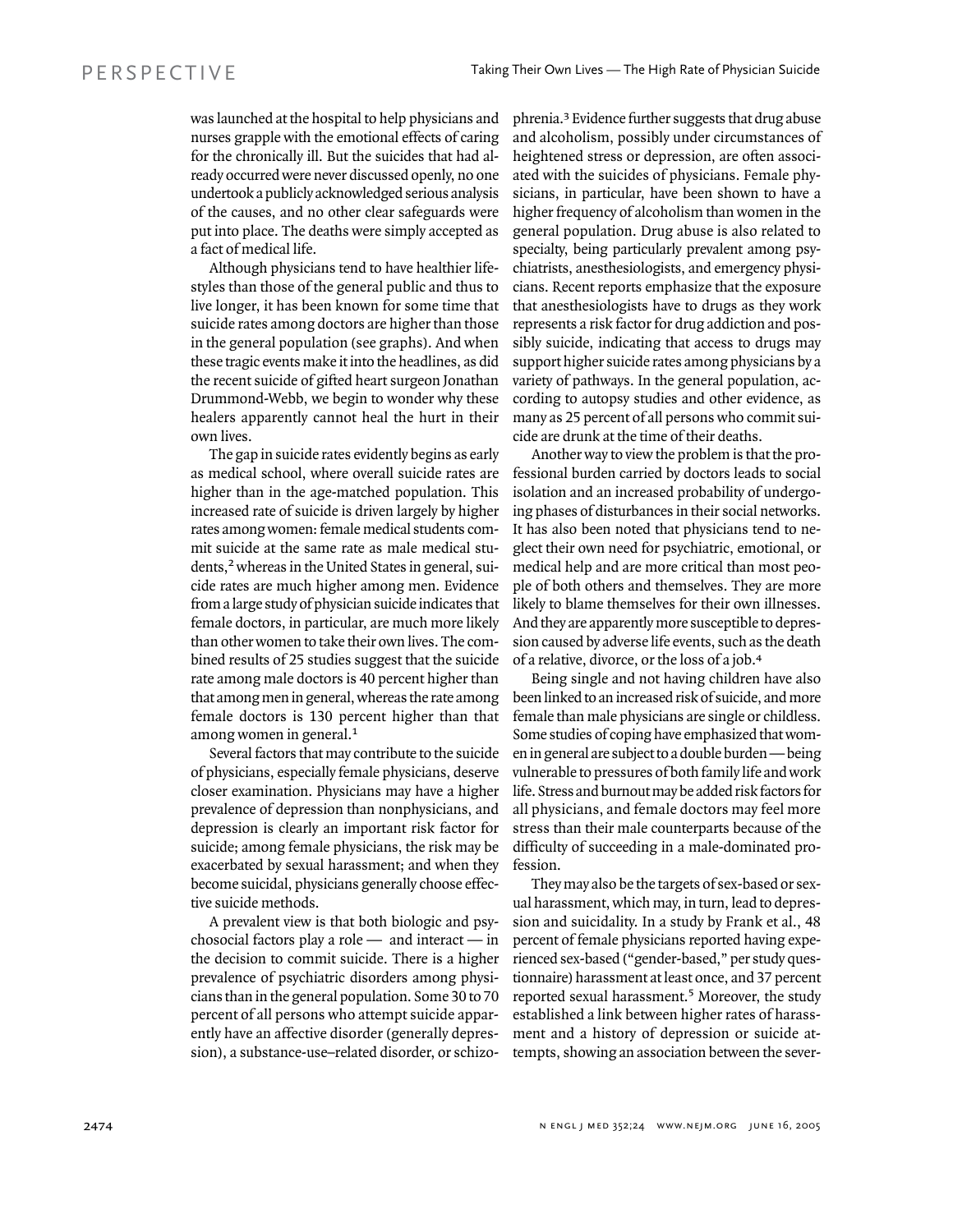

**Suicide Rates among Male Physicians (Panel A) and Female Physicians (Panel B) in Relation to the Rates in the General Population of the Same Sex.**

The size of each box represents the relative size of the study sample, and the horizontal line that intersects the box indicates the 95 percent confidence interval. The dashed red line in each panel indicates the combined estimate. The diamond-shaped box represents the confidence interval. The data are from a meta-analysis by Schernhammer and Colditz.<sup>1</sup>

> ity of harassment and the likelihood of depression. Sex-based harassment and sexual harassment are more common in historically male-dominated specialties, such as surgery and emergency medicine. According to unpublished data from a recent U.S. study by Straehley and Longo of the difficulties women face when entering the field of medicine, more than 75 percent of interviewed female surgeons said that they had been harassed. Moreover, according to Frank et al., whose study results concurred with these findings, harassment rates are not declining.<sup>5</sup> It has been argued that the reinforcing of sex stereotypes through the promulgation of the belief that women are innately inferior to men in

science may well contribute to the ongoing harassment of female physicians.

Finally, physicians who make suicide attempts are much more likely than nonphysicians to succeed. Among physicians in this country, in fact, there are fewer unsuccessful suicide attempts than completed suicides — a stark contrast to the data for U.S. women in general, for instance, among whom the ratio of unsuccessful attempts to completed suicides is between 10:1 and 15:1.

Not surprisingly, the method chosen predicts the likelihood of success. Women in the general population make more unsuccessful suicide attempts than men, in large part because they prefer